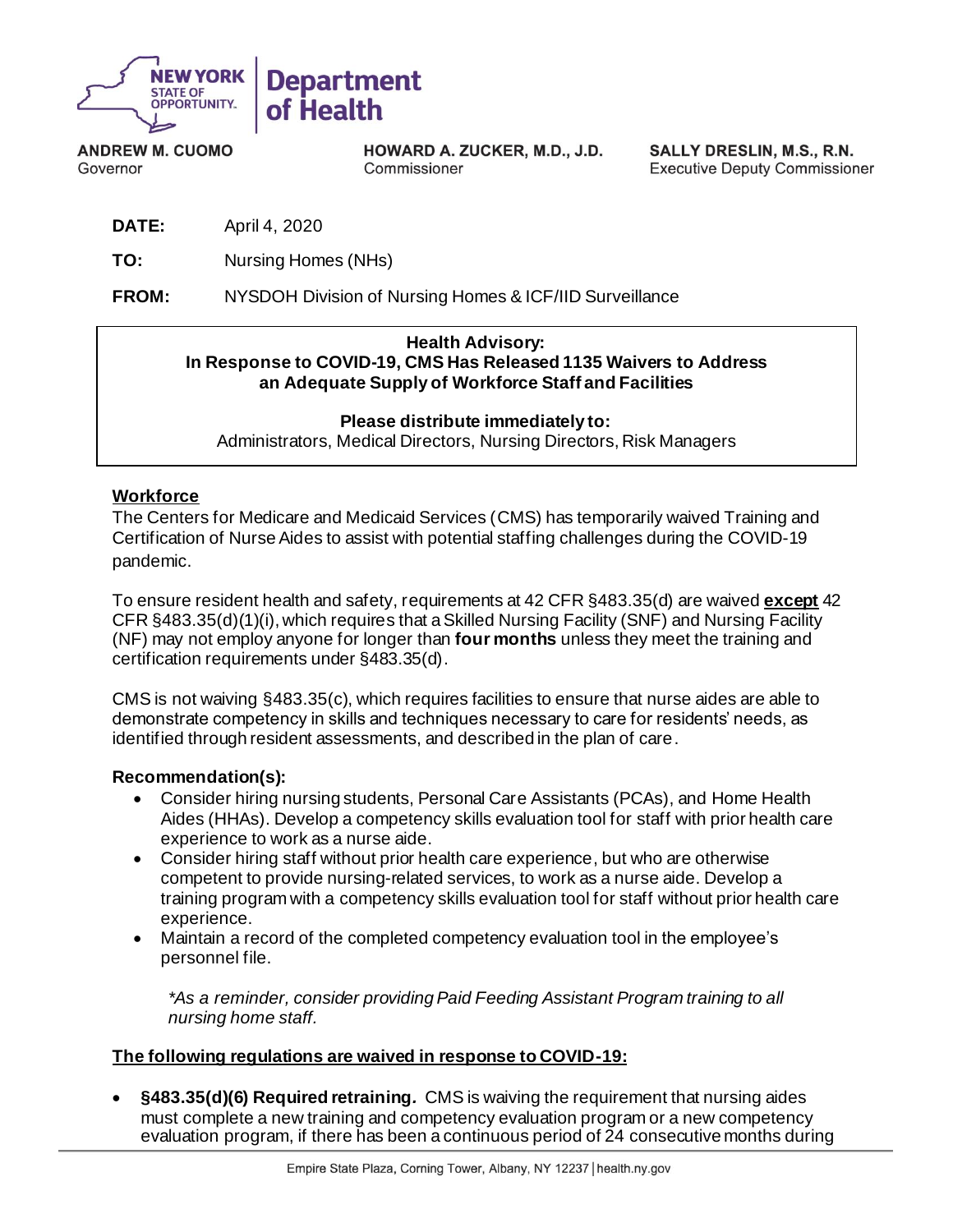none of which the individual provided nursing or nursing-related services for monetary compensation.

### **Recommendation(s):**

- $\circ$  Consider rehiring Certified Nursing Assistants that have retired or those for which retraining requirements have lapsed.
- **§483.35(d)(7) Regular in-service education**. CMS waived the requirement that facilities must complete a performance review of every nurse aide, at least once every 12 months, and provide regular in-service education based on the outcome of these reviews.

### **Recommendation(s):**

- o Consider education related to infection control practices during the COVID-19 crisis, as part of in-service education, when waiver no longer in effect.
- **3-Day Prior Hospitalization.** Using the authority under Section 1812(f) of the Act, CMS is waiving the requirement for a 3-day prior hospitalization for coverage of a SNF stay, which provides temporary emergency coverage of SNF services without a qualifying hospital stay, for those people who experience dislocations, or are otherwise affected by COVID-19. In addition, for certain beneficiaries who recently exhausted their SNF benefits, it authorizes renewed SNF coverage without first having to start a new benefit period (this waiver will apply only for those beneficiaries who have been delayed or prevented by the emergency itself from commencing or completing the process of ending their current benefit period and renewing their SNF benefits that would have occurred under normal circumstances).

## **Recommendation(s):**

- o Maintain documentation for admissions, transfers, and discharges.
- **Reporting Minimum Data Set.** CMS is waiving 42 CFR 483.20 to provide relief to SNFs on the timeframe requirements for Minimum Data Set assessments and transmission.
- **Staffing Data Submission.** CMS is waiving 42 CFR 483.70(q) to provide relief to long-term care facilities on the requirements for submitting staffing data through the Payroll-Based Journal system.

# **Recommendation(s):**

- o Maintain staffing records.
- **Pre-Admission Screening and Annual Resident Review (PASRR).** CMS is waiving 42 CFR 483.20(k), allowing states and nursing homes to suspend these assessments for new residents **for 30 days**. After 30 days, new patients admitted to nursing homes with a mental illness (MI) or intellectual disability (ID) should receive the assessment, as soon as resources become available.

# **Recommendation(s):**

- $\circ$  Obtain adequate discharge information from sending facility related residents with known or suspected serious mental illness (SMI) or intellectual disabilities/developmental disabilities (ID/DD) and related condition (RC).
- o Maintain a tracking log of residents with SMI, ID/DD and RC.